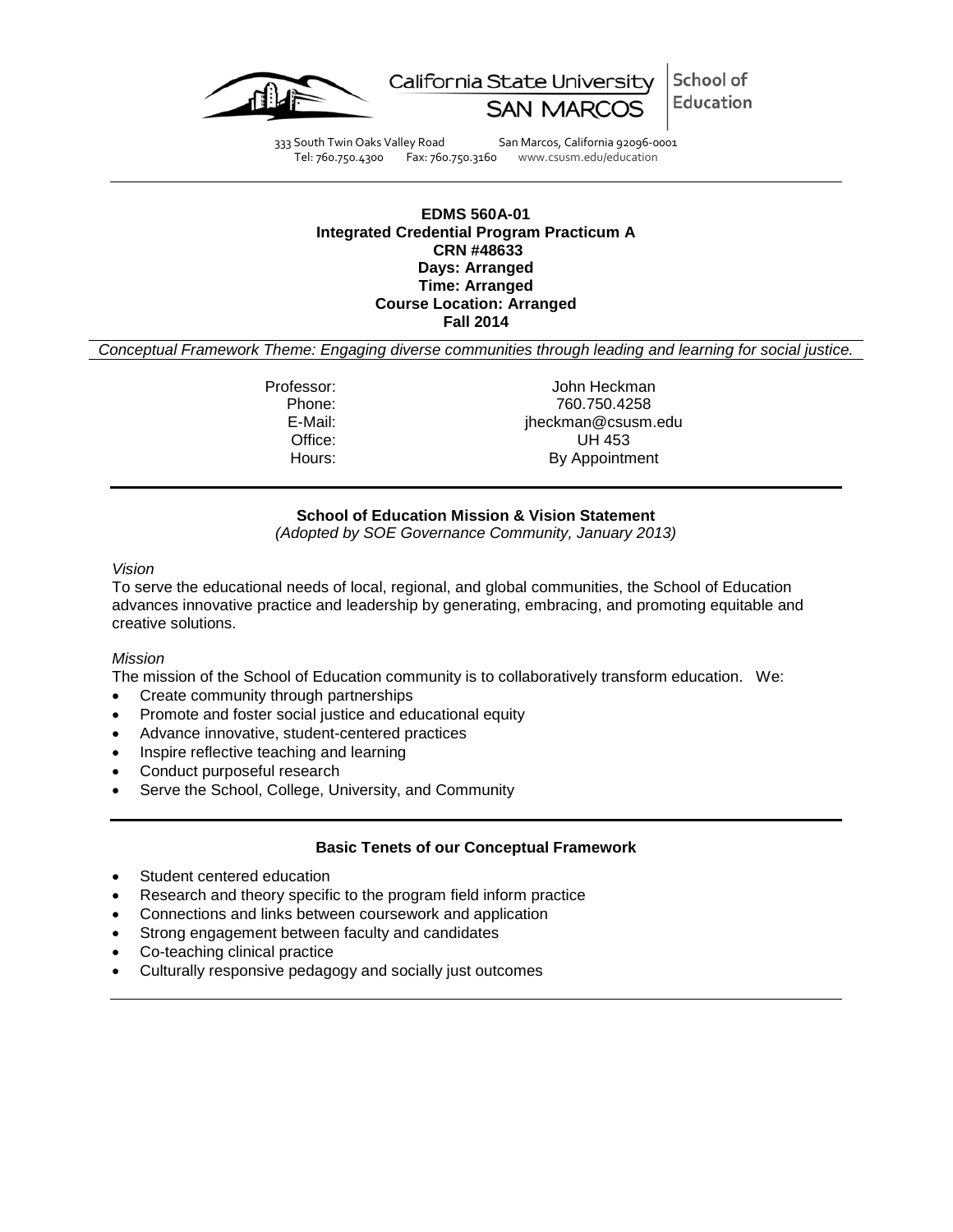## **COURSE DESCRIPTION**

Introductory classroom experience to implement course concepts, tutor, and other school-based experiences in selected schools under supervision of classroom teacher and program coordinator. Requires travel to assigned school for eight (8) hours each week. Enrollment restricted to students in the ICP.

Heckman: ICP teacher candidates are undergraduate students who are concurrently taking their professional preparation coursework and their academic preparation. This experience puts the theory of their coursework into classroom practice. The field practicum experience occurs twice in the ICP program – in semesters 2 and 4, preceding the clinical practice experience in semester 5. They are expected to complete 96 hours during the semester. They will be required to develop and teach three appropriate lesson plans during the practicum. *Graded Credit/No Credit.* 

## **Materials Needed**

Because this is a supervised field practicum experience, the materials for this class include the *Field Practicum Preference Form*, the *Letter to the Cooperating Teacher*, *Expectations for Practicum I and II, Field Practicum Reminder, Field Practicum Attendance Record Form* and the *Field Practicum Evaluation Form* that may be found on the Teacher Credential Programs website under Programs Offered. Additional materials on the website may be found at http://www.csusm.edu/education/ICP/ICPfieldpracticum.html.

## **FIELD PRACTICUM STUDENT LEARNING OUTCOMES**

## **Candidates will:**

- Maintain a teaching resource file of ideas and materials obtained during the experience (which has already been started in the Literacy course).
- Participate in meetings and duties with cooperating teachers as time allows.
- Tutor one or two students under the direction of the cooperating teacher. Additionally, support student learning by engaging in small group instruction under the direction of the cooperating teacher.
- Take over the regular morning routine as part of instruction. **Plan and teach at least three standards-based lessons u**nder the direction of the cooperating teacher. If possible, teach the lessons in three different curriculum areas. Lesson plans and written feedback from the cooperating teacher are required.
- Conference with the cooperating teacher on issues of planning. Discuss daily, weekly and yearly plans
- Spend at least two hours shadowing one or more staff members.

### **Student Learning Outcome Assessment Methods**

Observations by the school-based cooperating teacher of the field practicum performance objectives.

Submission of end-of-semester packet including three lesson plans with written feedback from cooperating teacher.

Completion of the Integrated Credential Program Teacher Candidate Evaluation, both mid-term and endof-semester, with signatures of the ICP Teacher Candidate, the Site Supervisor and the Cooperating Teacher.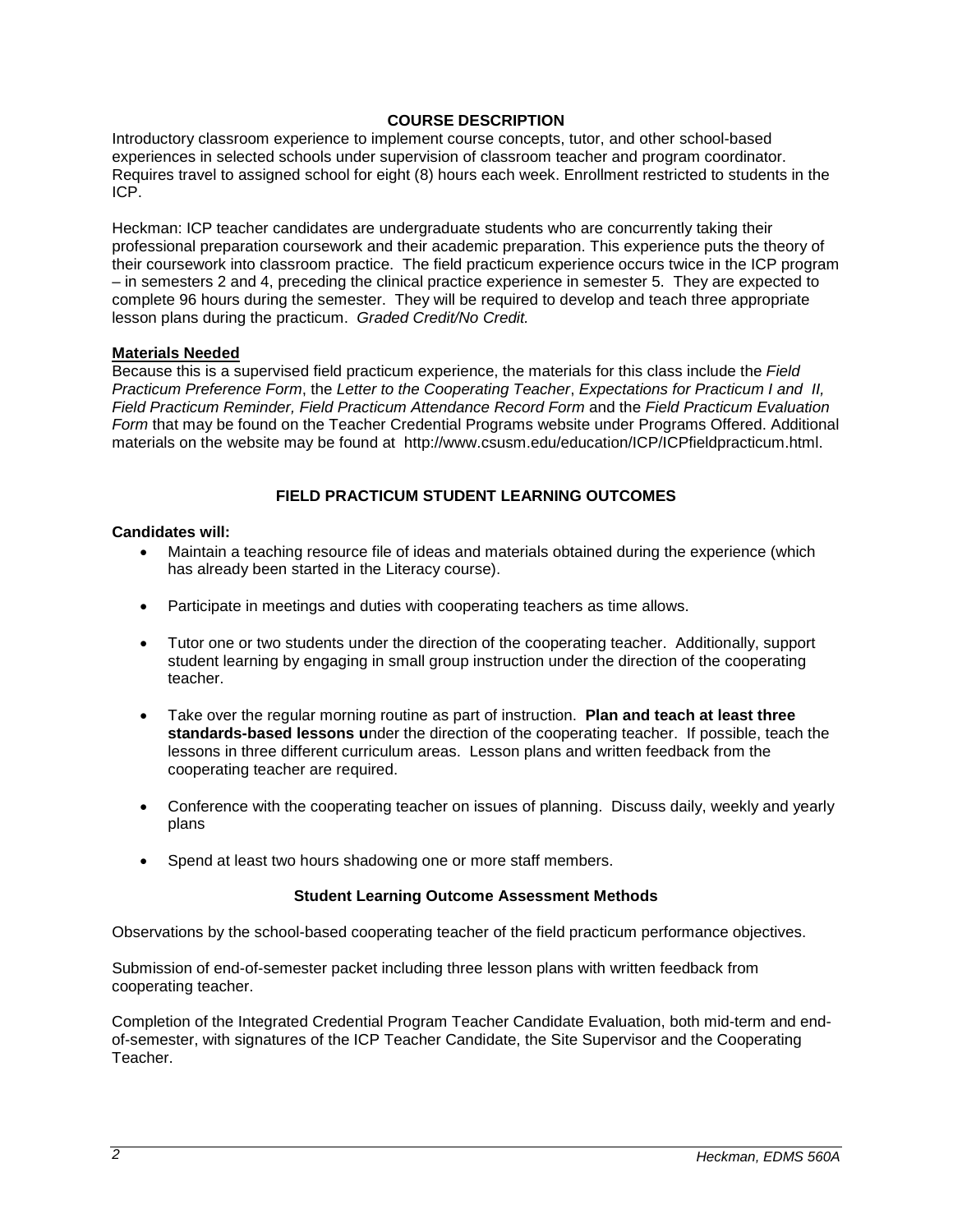## **Grading Scale**

## **Credit/No Credit**

A grade of CREDIT (CR) or NO CREDIT (NC) will be assigned for the field practicum experience.

# **Conditions for Removal from School Site**

A candidate will be removed from the school site and a Statement of Concern documenting the situation will be written immediately if a candidate:

- 1. Endangers students or others;
- 2. Violates recognized codes of conduct, e.g. CSUSM Student Code of Conduct, CSUSM Academic Honesty Policy NEA Code of Ethics, CA Education Code Section 44932; and/or
- 3. Is dismissed from the classroom or school site by the cooperating professional or site or district administrator. (see *Statement of Concern- Guidelines* www.csusm.edu/education/ClinicalPractice/HandbookMS.html)

## **GENERAL CONSIDERATIONS**

## **Students with Disabilities Requiring Reasonable Accommodations**

Candidates with disabilities who require reasonable accommodations must be approved for services by providing appropriate and recent documentation to the Office of Disable Student Services (DSS). This office is located in Craven Hall 4300, and can be contacted by phone at (760) 750-4905, or TTY (760) 750-4909. Candidates authorized by DSS to receive reasonable accommodations should meet with their instructor during office hours or, in order to ensure confidentiality, in a more private setting.

## **CSUSM Academic Honesty Policy**

"Students will be expected to adhere to standards of academic honesty and integrity, as outlined in the Student Academic Honesty Policy. All written work and oral presentation assignments must be original work. All ideas/materials that are borrowed from other sources must have appropriate references to the original sources. Any quoted material should give credit to the source and be punctuated with quotation marks.

Students are responsible for honest completion of their work including examinations. There will be no tolerance for infractions. If you believe there has been an infraction by someone in the class, please bring it to the instructor's attention. The instructor reserves the right to discipline any student for academic dishonesty in accordance with the general rules and regulations of the university. Disciplinary action may include the lowering of grades and/or the assignment of a failing grade for an exam, assignment, or the class as a whole."

Incidents of Academic Dishonesty will be reported to the Dean of Students. Sanctions at the University level may include suspension or expulsion from the University.

### **Plagiarism:**

As an educator, it is expected that each candidate will do his/her own work, and contribute equally to group projects and processes. Plagiarism or cheating is unacceptable under any circumstances. If you are in doubt about whether your work is paraphrased or plagiarized see the Plagiarism Prevention for Students website [http://library.csusm.edu/plagiarism/index.html.](http://library.csusm.edu/plagiarism/index.html) If there are questions about academic honesty, please consult the University catalog.

### **Use of Technology**

Candidates are expected to demonstrate competency in the use of various forms of technology (i.e. word processing, electronic mail, Moodle, use of the Internet, and/or multimedia presentations). Specific requirements for course assignments with regard to technology are at the discretion of the instructor.